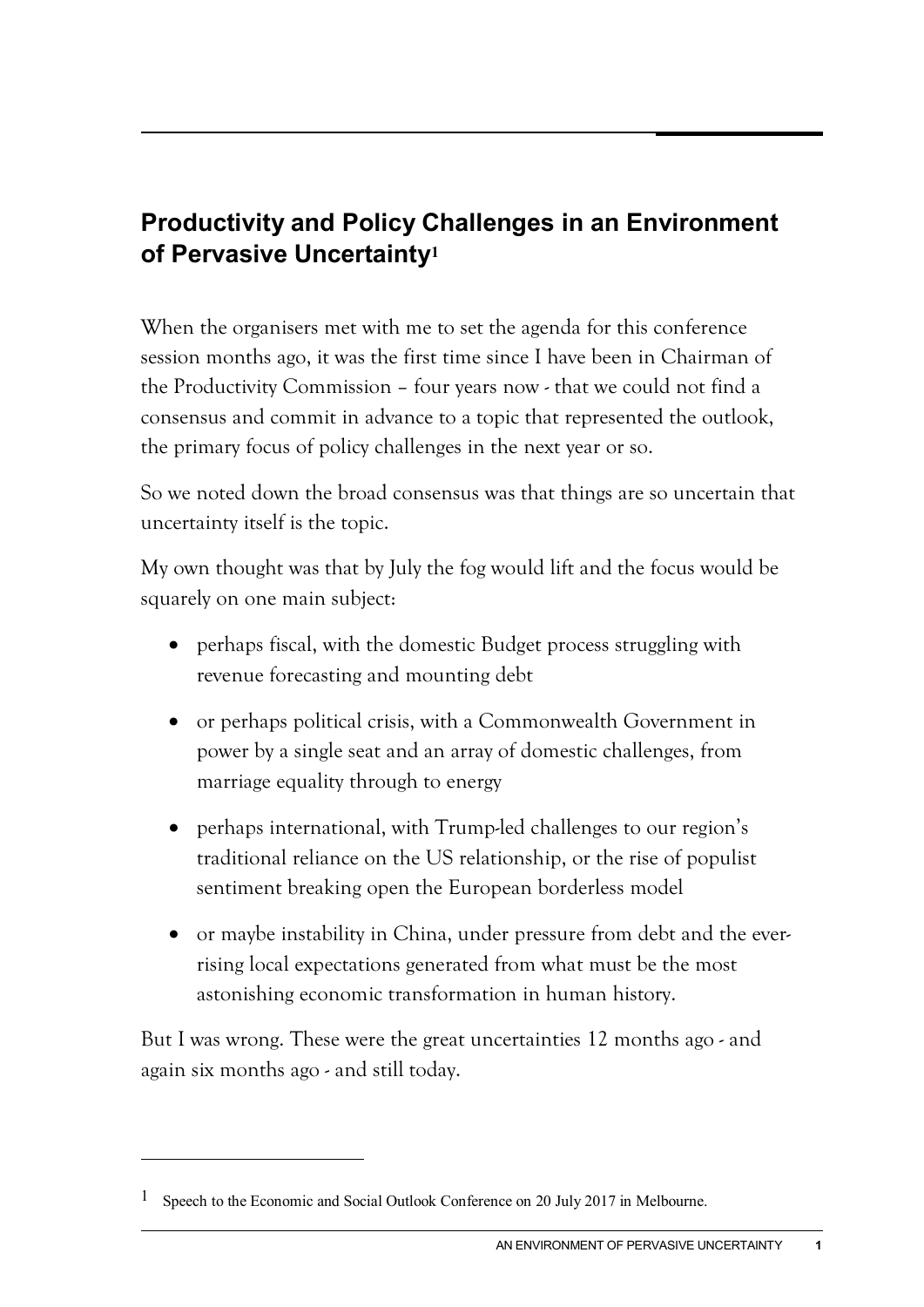None dominate, yet all are ready to spring a nasty surprise and derail what little remains of a narrative about governing for a better tomorrow.

Paul Kelly's much-respected first book on the Hawke/Keating reform period was titled *The End of Certainty*.

Viewed today, I think Paul was a couple of decades too early.

Today, certainty is not just at an end, but like Monty Python's famous Norwegian blue, it has:

'Ceased to be, expired and gone to meet its maker, a stiff, bereft of life, it rests in peace. If it hadn't been nailed to its perch, it would be pushing up the daisies.'

…

One of Australia's more powerful regulators once observed to me that regulators are regularly called upon to deliver certainty, but few businesses realistically can ever expect it.

And we can add employees to that too, as higher demands for skills and automation put an end to concepts like jobs for life.

Yet there is also an important upside to uncertainty.

Opportunity is usually suppressed if certainty is to be assured. And responding to uncertainty increases demand for innovation.

Businesses with powerful regulator protection once could be confident of the future.

But today - desirably for all of us as consumers – such bastions against change look increasingly unsafe from digital disrupters.

In the reform period marked by Paul Kelly's book and on into the 2000s, some sacred cows remained untroubled by national competition policy and a more open international trading environment.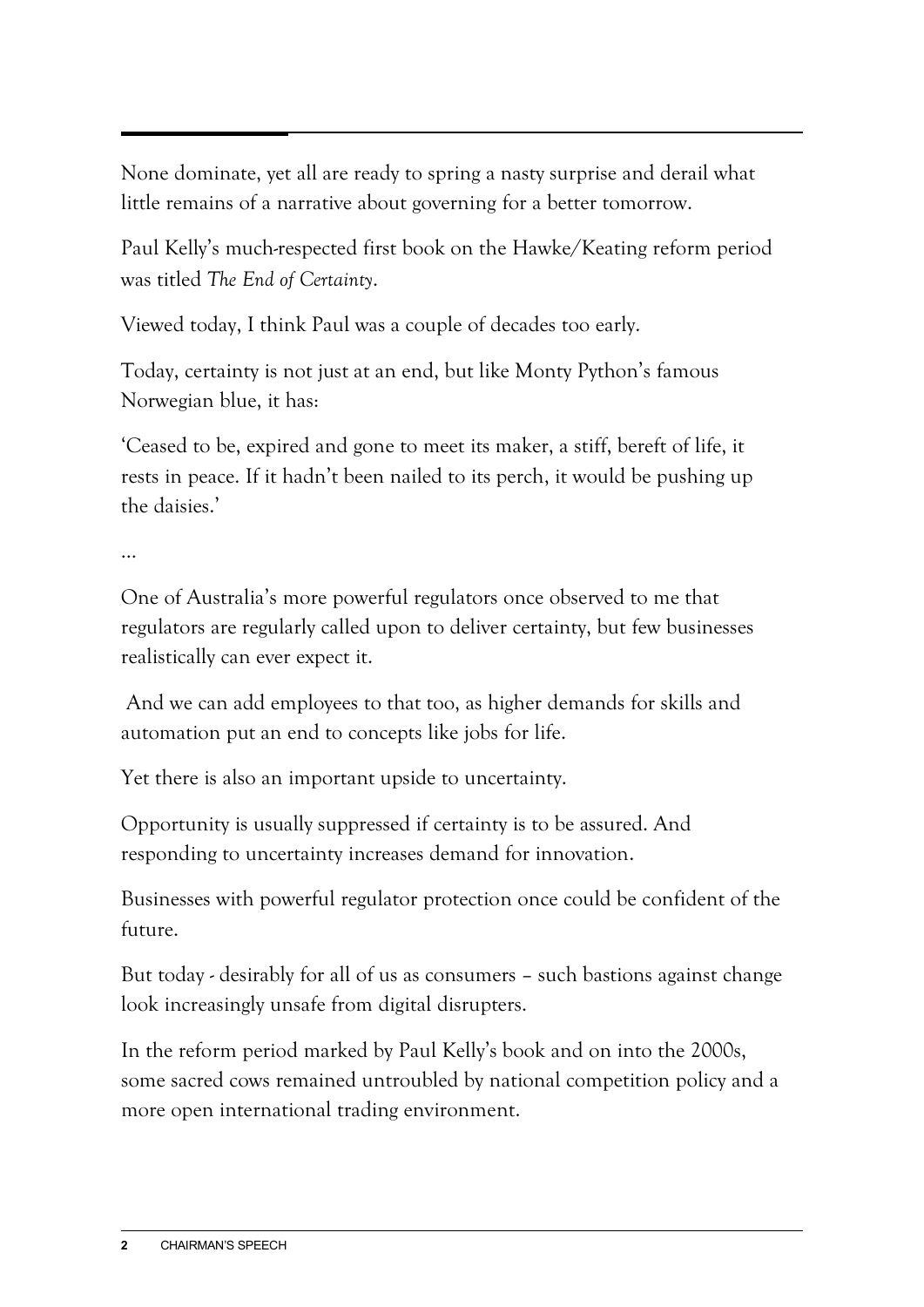The celebrated examples were:

- newsagencies
- taxis
- pharmacists
- intellectual property.

Today, digital disruption has done for two of these what reformers could not: ended certainty, and offered an alternative that consumers have made very successful.

Viewed from a national perspective, we are better off, although the transition has not been well managed and policy-makers appeared out of touch. Denial was the principal mode of transition for years in the case of both taxis and newsagencies.

And it appears that technology is now coming for the last remaining bastions.

Should denial again dominate thoughtful transition, this will further reduce the community confidence in the far-sightedness of policy-makers.

…..

This morning, the topic says we should be talking about productivity.

I'd like to repeat that with a little more emphasis: we *should all* be talking about productivity.

Because in its most important form, this force that has been primarily responsible for lifting incomes and creating value to share amongst labour and capital for decade after decade since the early stages of the Industrial Revolution appears to be in decay across the developed world.

In Australia, some people have celebrated the return of productivity in Australia to about average, after a significant period of underperformance.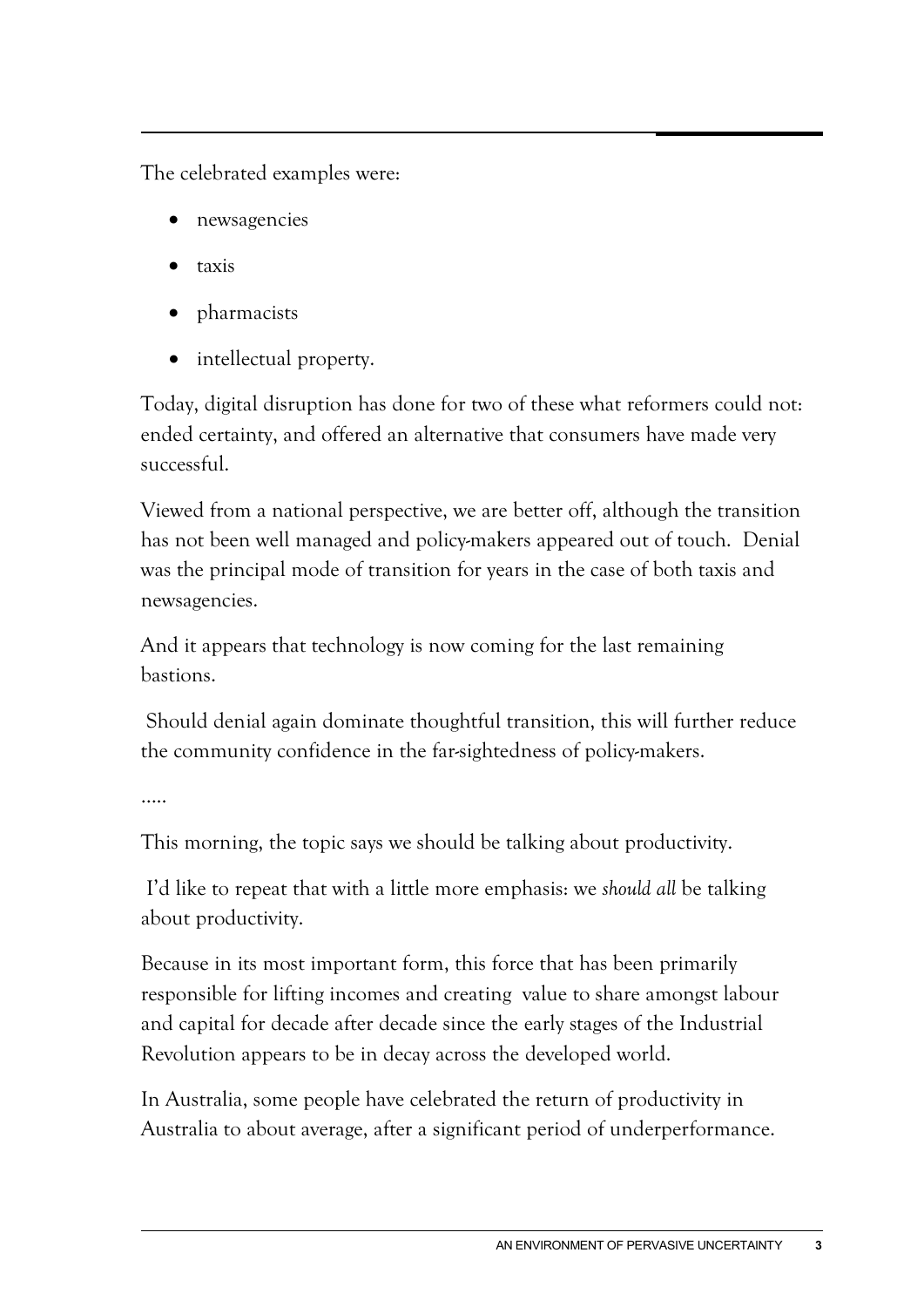Beneficial as an upturn may be, the celebration is premature. The Australian economy has not returned to pre-2004 norms, when productivity first started its decline. Thus the leap to conclude that that structural reform of markets and public services is unnecessary is in fact poorly-founded.

National income growth is down and is not likely to return readily to levels that most of those in this room have experienced over their working lives.

And the assumption that Australia can hold on to its average labour productivity performance in the current policy environment is a brave call.

I will shortly show why, but before I do that I'd like to add the most important caveat of all – that *average* will simply prove insufficient to keep national income growth healthy.

I define healthy as the trend of income growth that we have all experienced over the past 50 years or so.

When I came into this job four years ago, I made the then dire state of productivity growth – particularly the X factor in productivity, MFP - a theme of my early presentations. These are on our website.

And so as not be considered too alarmist, one scenario I covered was the return of labour productivity to its historical average.

Average was, however, never going to be good enough, and so it has proven.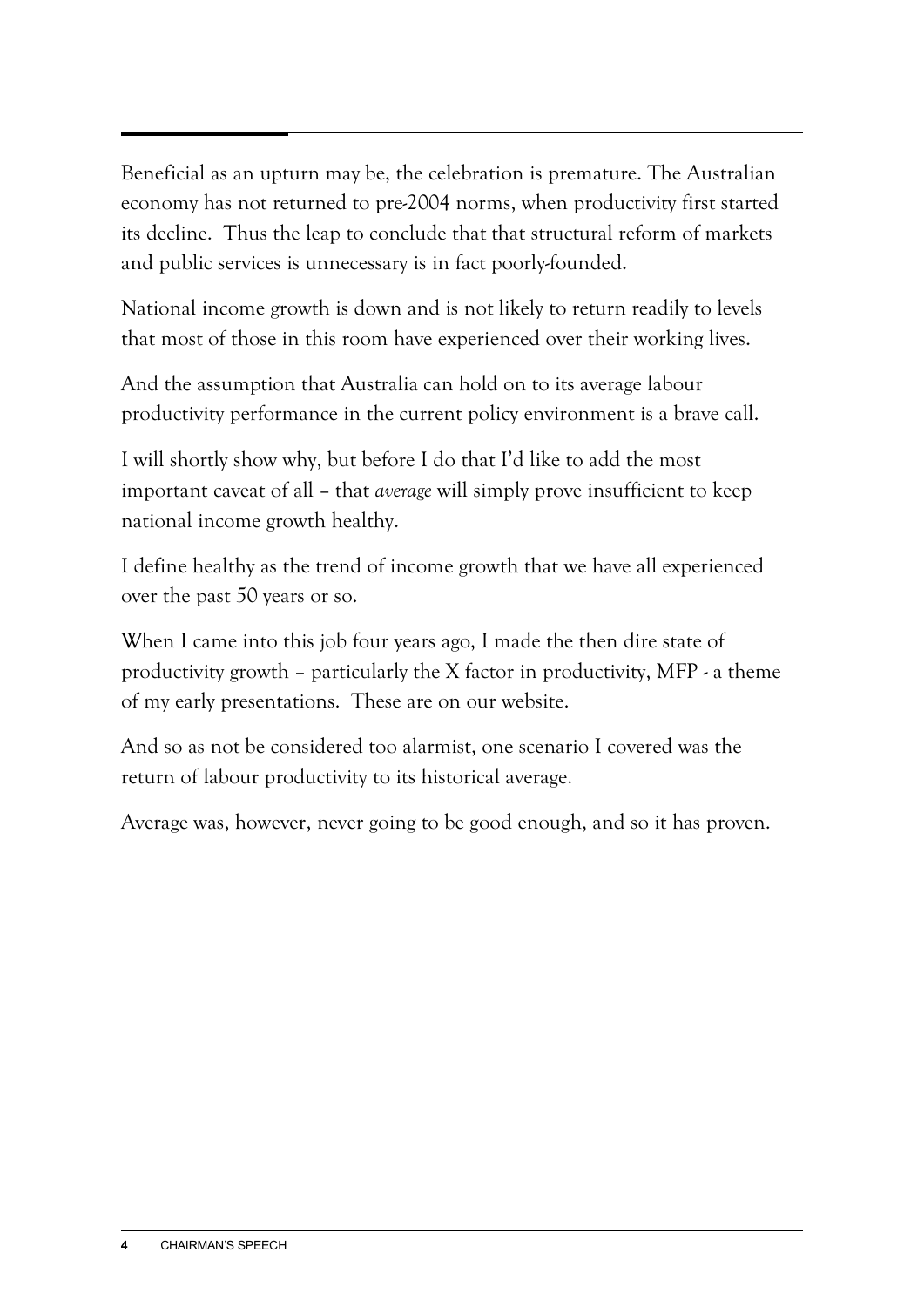## **Contributions to income growth**



Data source: ABS 2016, Australian System of National Accounts, 2015-16, Cat. no. 5204.0, December, and Productivity Commission estimates.

It was evident in 2013 that we would *need to outperform* in productivity growth in Australia in this decade if we were not to see a slowdown in income growth.

The reason for this is that we have a lot of negative growth influences to offset with our meagre productivity growth.

Aside from the influence of the terms of trade, which is pretty much beyond our control but may be more neutral in future, the outlook for income growth is populated by downward-pointing probabilities:

- demographic declines in workforce participation, with an increasing proportion of the workforce in age cohorts that work less;
- technology replacing some jobs that have regular routines, with the prospect of more to come;
- literacy and numeracy standards falling for the most part, even though we are investing heavily in the current education system
- the end of jobs for life meaning the loss of the training at the firm level that once accompanied them; and
- perhaps worst of all, sluggish new capital investment.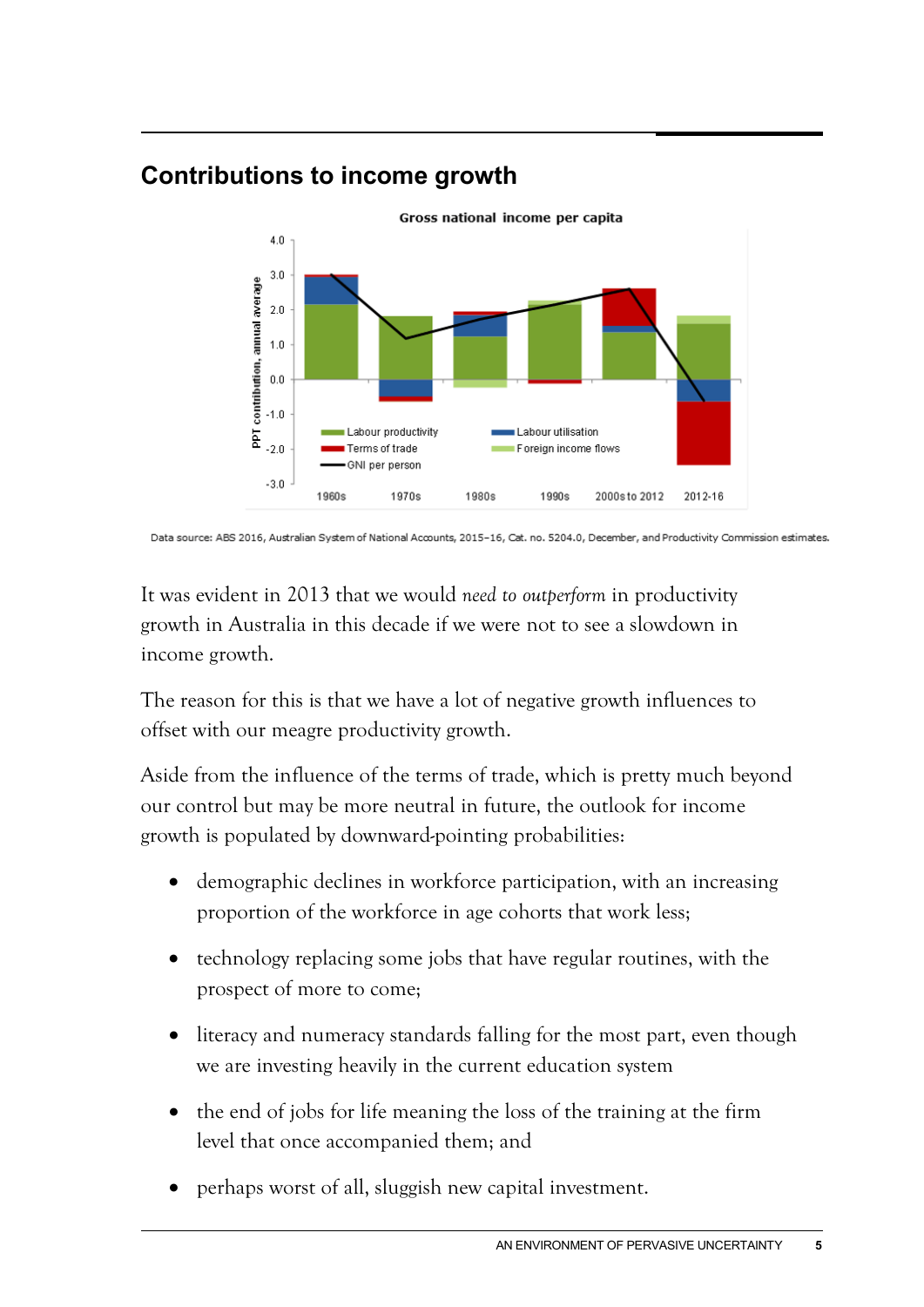Since the end of the Global Financial Crisis, more than five years now, new fixed capital investment has delivered almost no growth.

This despite the historically low cost of debt, the return of the exchange rate to traditional levels vs the US \$, and relatively positive consumer behaviour.

We could perhaps take a relaxed view. One way to take comfort is to note that as a proportion of GDP, investment is about the same as it was a decade ago.



## **Mining and non-mining investment activity**

Notes: Investment to GDP refers to real gross fixed capital formation to real gross domestic product. Data source: ABS 2016, Australian System of National Accounts, 2015-16, Cat. no. 5204.0, December, and Productivity Commission estimates.

But its direction is down.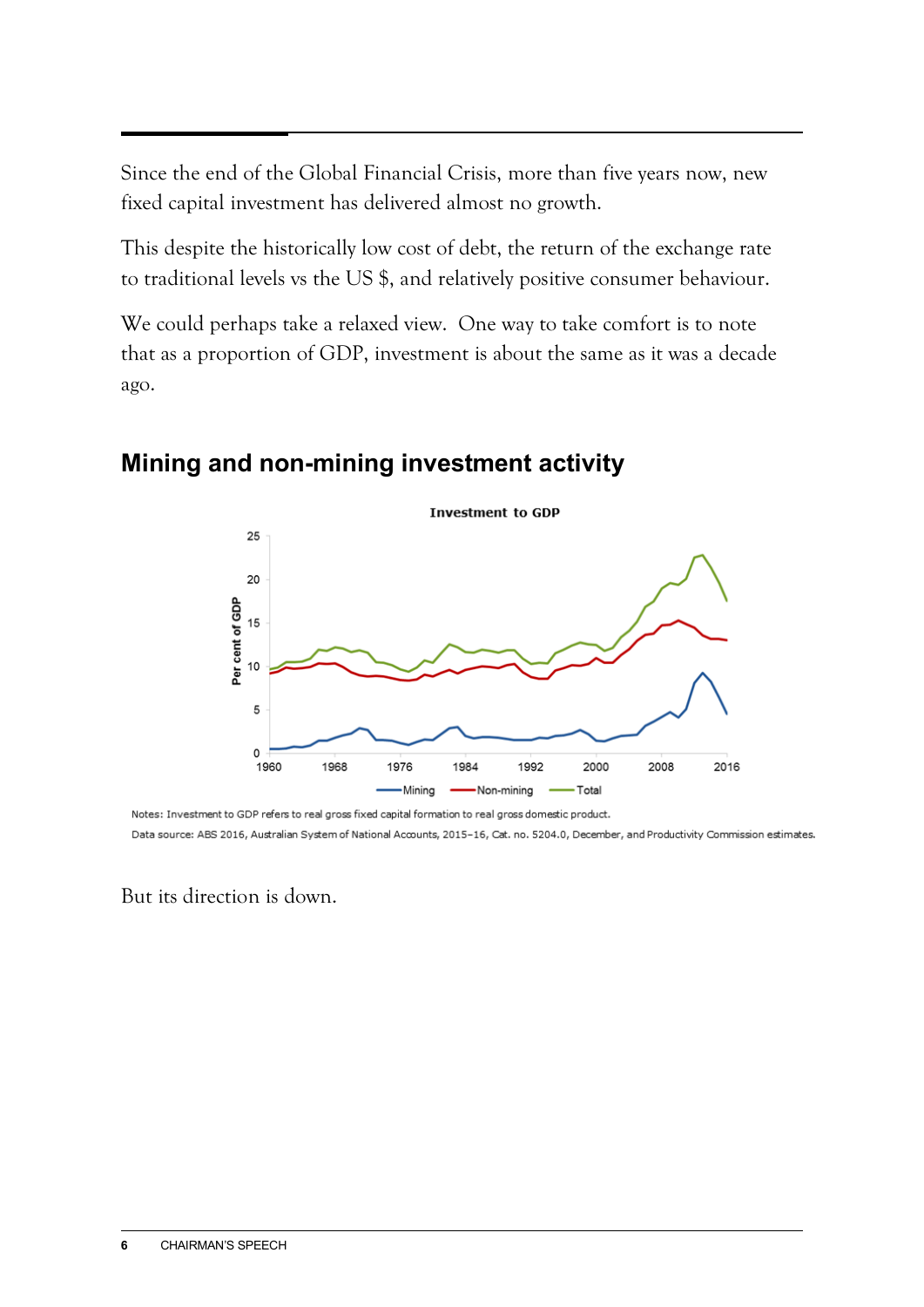## **Non-mining investment growth**



Data source: ABS 2016, Australian System of National Accounts, 2015-16, Cat. no. 5204.0, December, and Productivity Commission estimates.

And we need it to be up if we are to rely on it to support stronger employment growth and shift the demand for labour towards higher wage outcomes.

All the direction signs for these important input factors are down.

And is this unusual? You bet it is. It's that uncertainty thing again.

…

In the face of this outlook, we need to ensure we are doing all we can in adjusting our economic inputs and regulations to offset these forces.

### **Where to start…**

- A right to return, in education
- A serious spring clean of urban planning
- Address disease prevention as directly as we address workplace accidents
- Change the early retirement paradigm
- Data, the new resource discovery
- Stop creating new barriers to trade and labour mobility.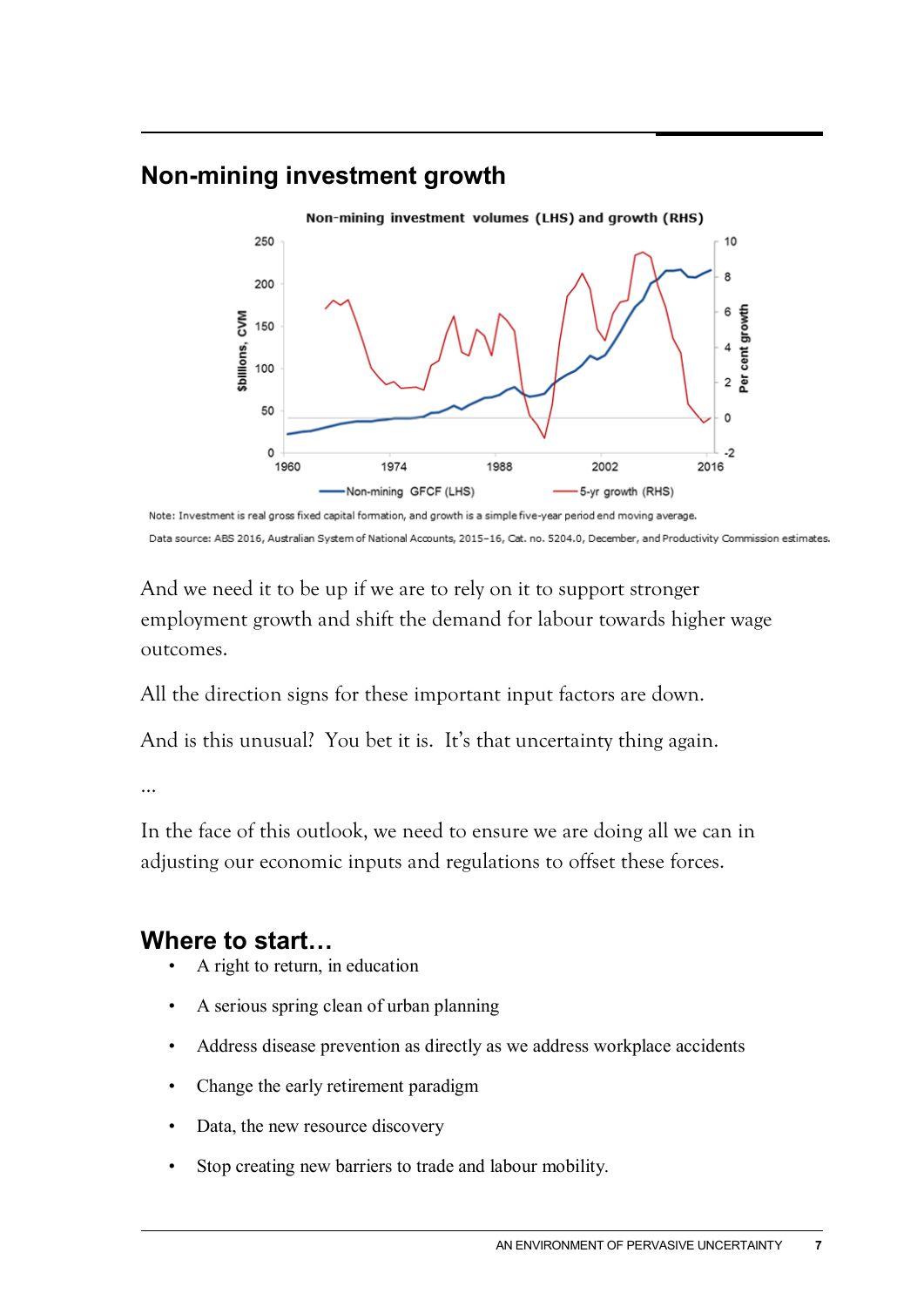We could, for example, restructure the approach to education throughout working lives to recognise the multiple careers people are likely to have, and make it simple and cheap to return to education. A *right to return* is no bad thing for an uncertain future. Retraining is currently inconvenient and expensive, and our key educational institutions are still emphasising a onecareer-for-life approach to qualifications. The system – both in terms of education and industrial relations - is set up *against* becoming a plumber at age 30, or a chef at age 40.

Or we could take the serious broom to the accrued debris of decades of unreformed investment-sapping *limitations in planning and zoning* and urban infrastructure costs. I suggested how to the last Outlook Conference.

Maybe we could take a direct approach to a healthier workforce, move away from fee-based responses to disease and redirect funding towards prevention. We could use agents who make it their primary business to **prevent performance-reducing disease.** We do this now for accident prevention, but not for diabetes or drugs.

We could apply a whole-of-government data-based attack on employer expectations of early retirement, along with re-framing the age of access to our superannuation and pension systems. We are living longer, but our working lives have barely increased at all in forty years. Someone is paying for that, and despite the view that we are putting lots into our superannuation, it's not offsetting those extra years in retirement. *Indexing both of the access* ages to future *improvements in longevity* has an unmistakable logic, and depoliticises the whole thing.

And we need to open up the **use of data** more generally, as one of the very few perpetually renewable resources discovered this century.

Plus renewing effort at the removal of barriers to efficient resource allocation: eliminating *non-tariff barriers*, shifting the  $tax mix$  to allow greater labour mobility are good starts.

But we aren't even close to doing any of that.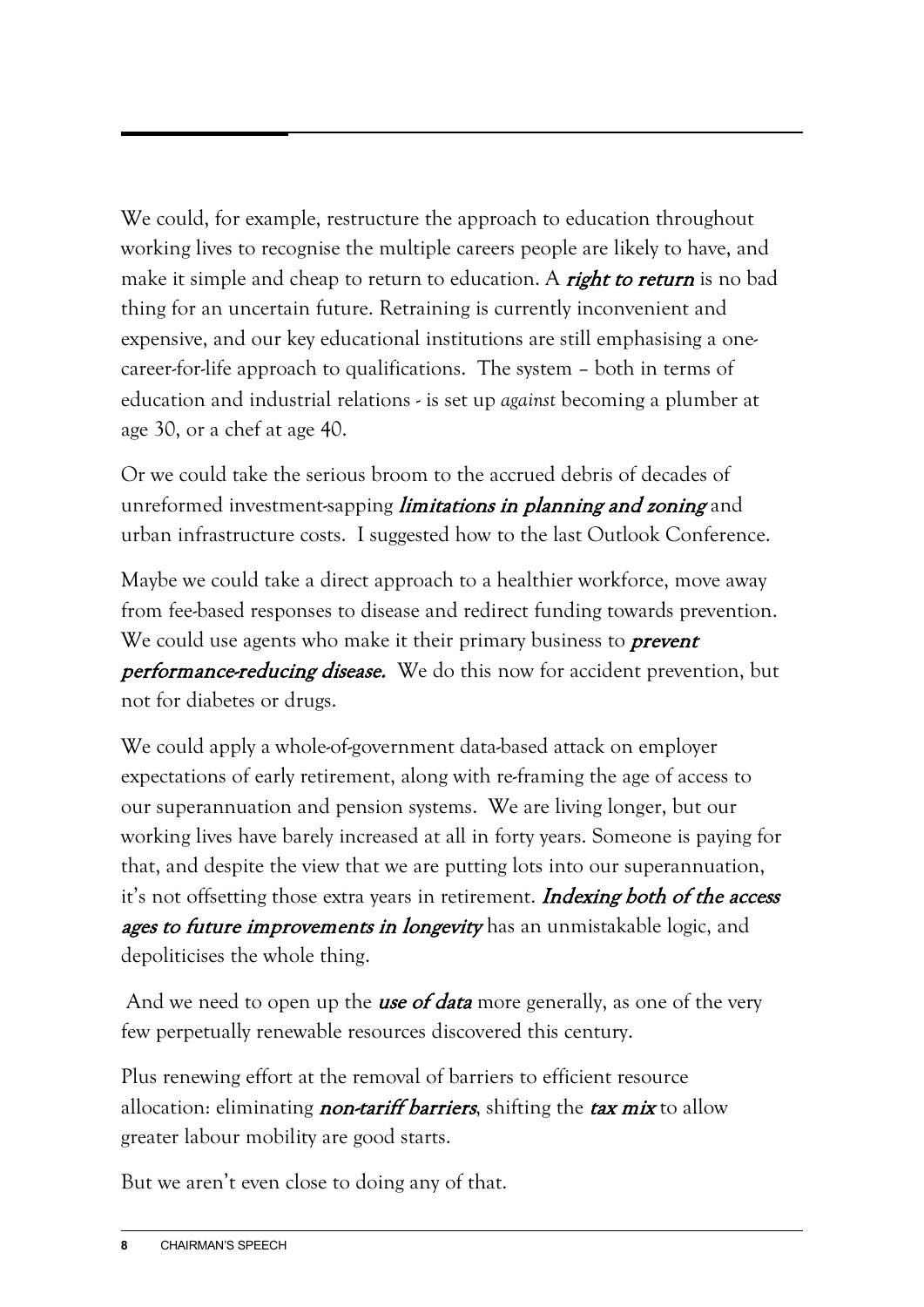..

Shortly, we will complete the first Report to the Treasurer in a new series, to be repeated every five years, on how to shift the dial in productivity.

This Report will not accept as a plan that average rates of productivity growth are good enough.

It will analyse just how far we can expect productivity growth to retreat in the presence of the factors I've outlined, and a passive policy response.

The analysis will also recognise the current uncertainty and argue for it to be embraced.

Denial is not a policy.

The likes of Uber or Alipay or Amazon or Tesla or Google are not threats to incumbent firms because of their algorithms, much though the fear of artificial intelligence is rising. They are threats because they are popular, cheaper, more effective.

Giving regulators permission to experiment – something that wasn't done well with Uber and taxis but is now being given better forethought in fintech - is a genuinely important contribution by governments.

Another is getting serious about communication.

Too often, our leaders – from all political persuasions - wait and wait, and fail to authorise actions in support of effective adaptation.

Or worse still, play to the gallery and jam in the wedge.

Credibility is a precious commodity. A stock of it is created by persistently offering simple, clear advice that recognises a policy shift is on, and explains why – and where the national interest lies.

It is a real pity to see credibility eroded so often by defaulting instead to offering false hope or railing against the inevitable.

….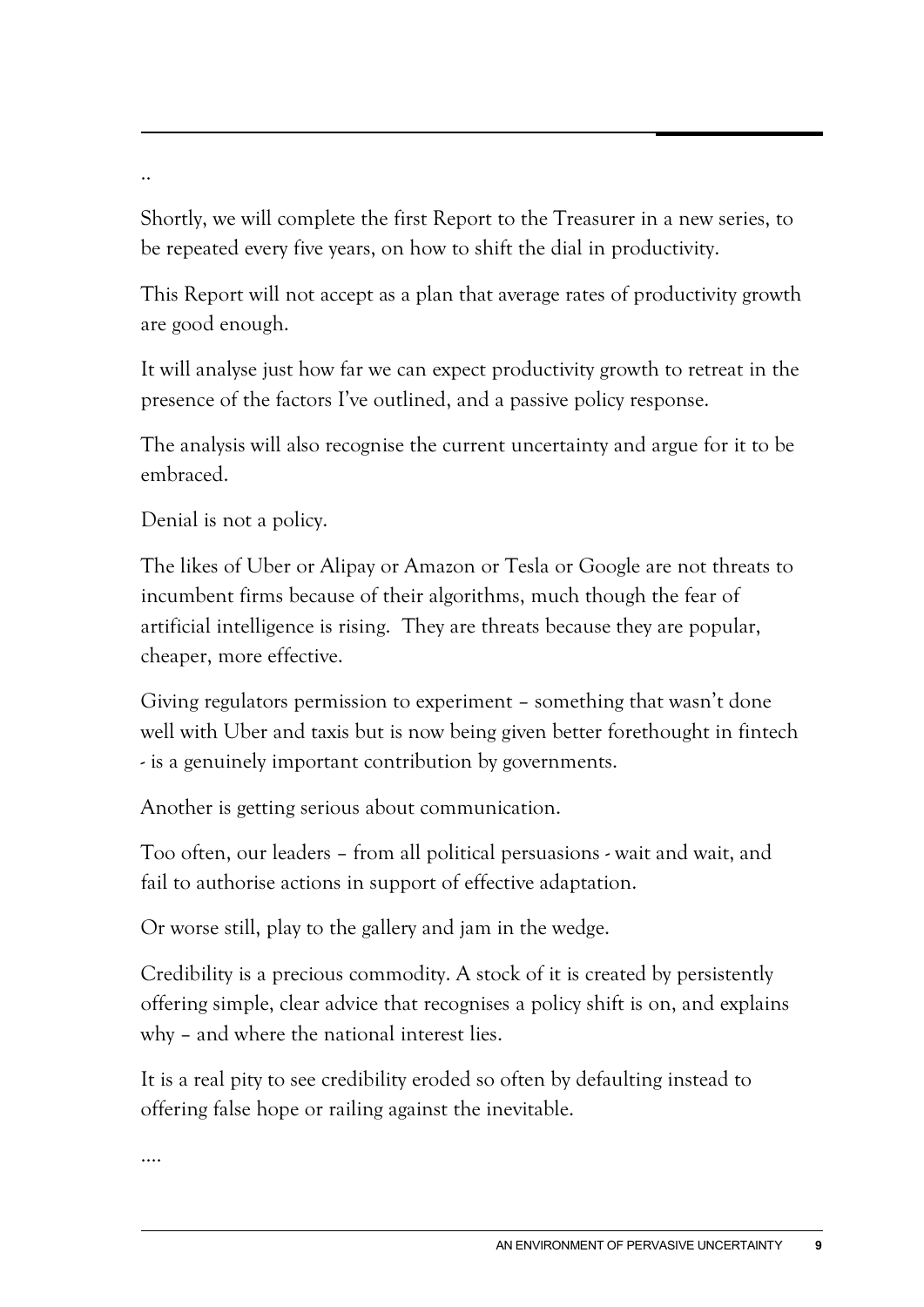The offering of false hope is not limited to Australia.

A specific example is the global steel industry. Around the developed world, wishful sentiment is translating into unrealistic expectations of protection.

There is a long history of this industry demanding and receiving significant levels of protection, with two outcomes now probable.

First, a sudden return to profitability that is dependent on protection rather than fundamentals makes support exceptionally hard to remove, even when (say) dumping ceases.

Second, the punishment of local industries which use steel as an input by leveraging a spike in price to become a permanent increase (30% to 60% above long term average in Australia today).

The steel industry is fast becoming a severe test of the rigour with which Australia approaches inherently manipulable policies like anti-dumping.

The scenario internationally is one where the US and Europe apply what one Australian steel executive reportedly described as anti-dumping on steroids.

More US protection is already planned, we are confidently told, but Australia is exempted from it.

That is hardly a relief for the Australian economy as a whole.

For East Asian steel producers - often using our iron ore - significant destabilisation of traditional markets is likely. Supply will chase after less protected locations. With big volumes potentially in play, the international market-clearing price falls, and our producers will seek to again be protected from the consequences.

To the extent our steel sector wins that, our construction, housing and infrastructure sectors lose.

This is the contagion that occurs when neo protectionism is set free.

…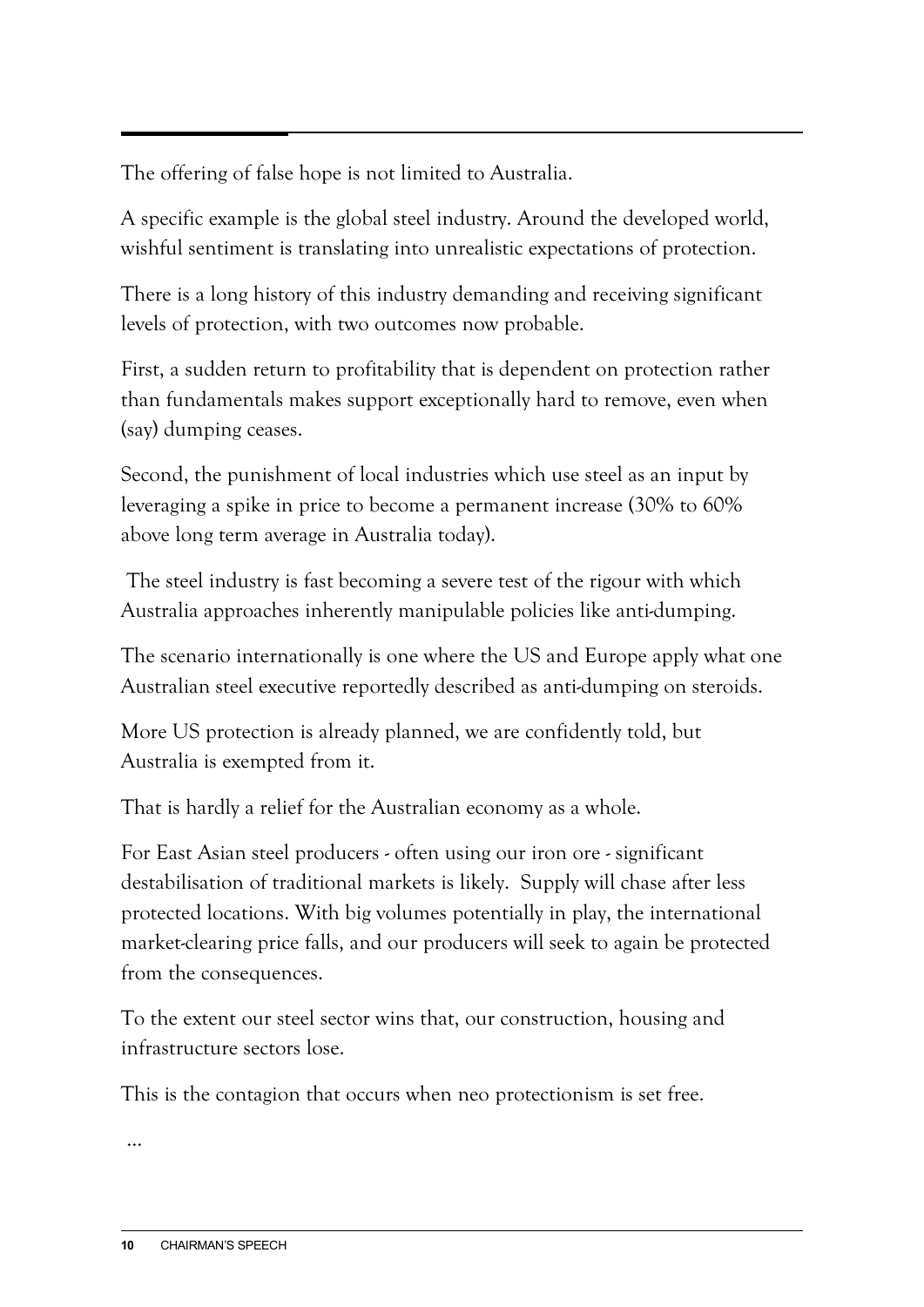Worse still, we now face this on a global scale, rather than just in the handful of markets long known for their highly protected nature.

With the election of President Trump, US trade policy now features a number of explicitly protectionist commitments, some of which have the capacity to trigger serious international economic disruption, including for Australia.

Based on our long history of rigorous advice to the Australian Government on trade policy, the Commission commenced work in January on an analysis of core elements of the new US policy.

Some may be sanguine about this development. After all, many countries today seek to use trade negotiations simply to advantage their export industries, with inattention or even hostility to imports, despite the harm to their economies and populations as a whole.

Yet even in realpolitik terms, the new US trade policy is radically different to that which has prevailed for decades.

And since so many nations count the US as a key trading partner, it has clear global ramifications.

We modelled a number of scenarios. The core examples, drawn from various statements, are:

- the US imposes tariffs of the order of 35% or 45% on China and Mexico
- the US applies a Border Adjustment Tax, equivalent to a 20% tax on imports and a 20% subsidy on exports
- a tit for tat response to protectionist actions results in a trade war, with average tariff increases of 15 percentage points globally.

The results of this analysis were insightful.

Large US tariff increases on Mexico and China do not improve the overall US trade deficit. They instead stand to reduce US growth - by a little less than half its current rate.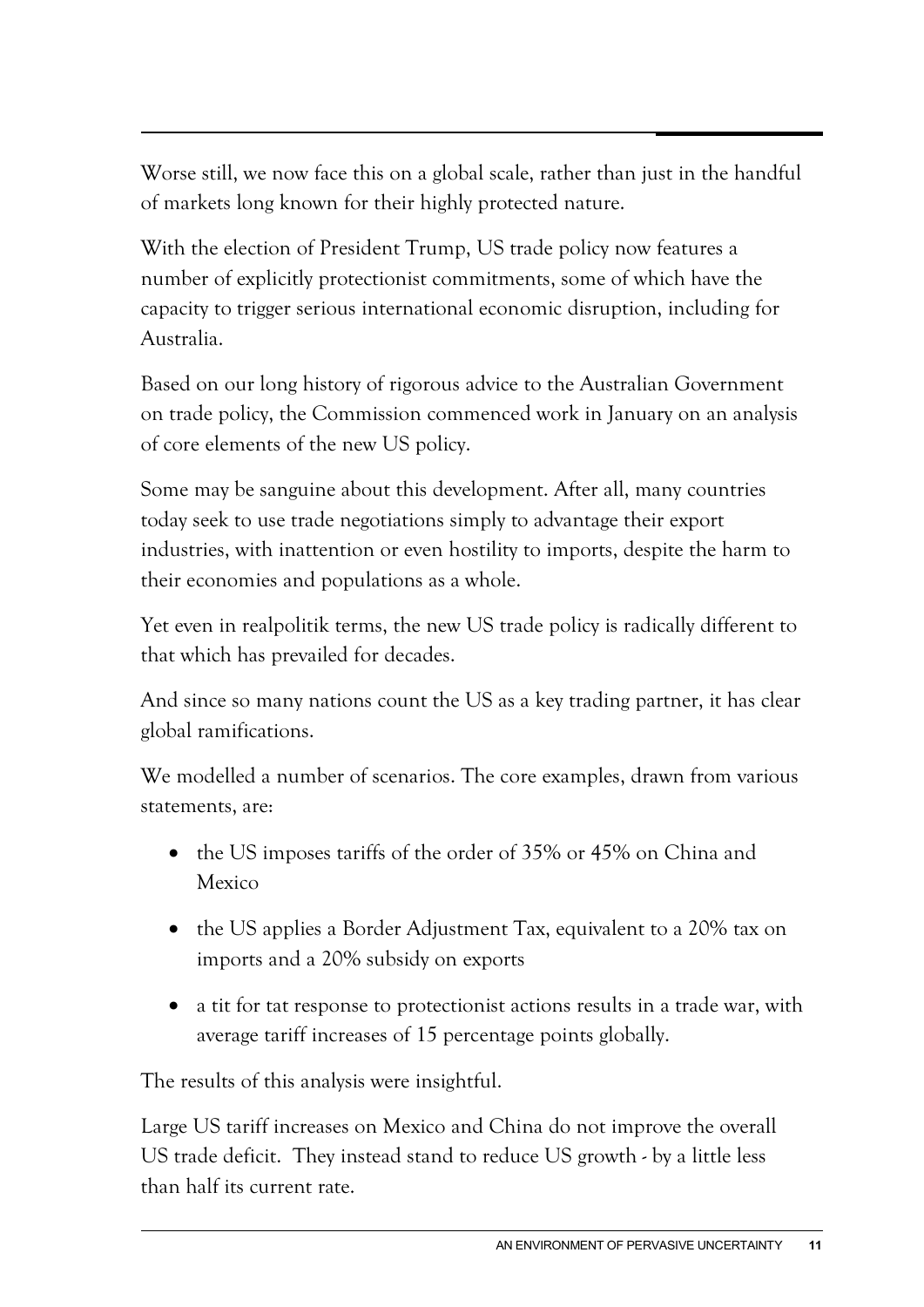The damage to the Chinese economy would be of the same order of magnitude in GDP growth terms. But the impact on Mexico would much graver.

The impact on Australia would be minimal, other than the chilling effect of uncertainty. But this is hardly a comfort, as uncertainty – the topic of today's panel – is rampant already.

Our analysis of the Border Adjustment Tax concept suggests that, again, uncertainty is likely to be the bigger factor in any Australian impact, although specific Australian exporters to the US can be expected to vociferously call for the Government to seek another special deal should the tax apply.

The worst case scenario is an outbreak of global tariff increases.

The modelling suggests a global recession is a genuine potential consequence should the sentiment that drives the new US approach become a global sentiment. China first, Europe first, Russia first, Australia first – it isn't possible, of course, but the consequences are likely to be ugly for all.

The implications for Australia are bleakest under this scenario.

If we were to participate in a general raising of tariffs to 15% – a strong temptation for poorly-informed politicians to compete over – our estimates show:

- the average household would end up \$1500 per year worse off
- in employment terms, we would have 100 000 fewer jobs
- up to 5% of Australian capital stock would be mothballed or close in perpetuity.

This is a modelled scenario and the Productivity Commission is very conscious of the limits of modelling.

We use them to illustrate the direction of impact, and there can always be debate about the precision of numbers.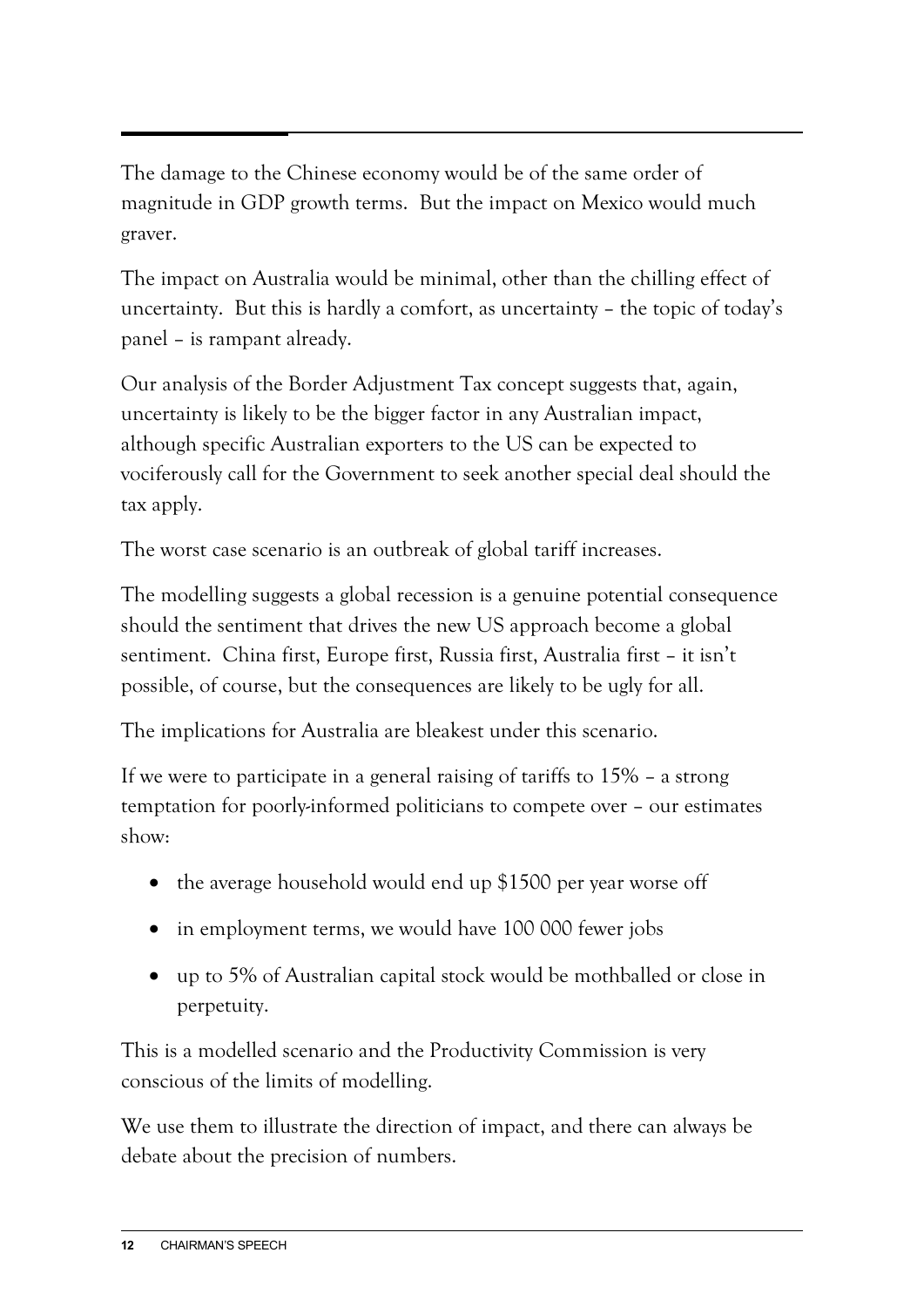What is not debatable in any serious way is the adverse direction of the data.

For the Australian Government, the advice of the Productivity Commission is clear and specific: don't participate, if it comes to this truly sad place.

Instead, recognise and argue that we can demonstrate as a nation the benefits of unilateral reductions in protectionism **and** a solid commitment to redistribution of income across the income cohorts.

And here is an irony not obvious to me until I took on this job: while in Australia structural reform today struggles to hold the political respect with which it was once viewed, offshore the respect for the 'Australian model' as they called it in South America and South Asia grows.

We have walked the talk of reform in the past, and lifted ourselves from the prospect of being the poor white trash of Asia to being an exemplar.

We *can* show to our citizens that getting off the never-ending pathway of protecting this, subsidising that, and countervailing anything in between has been extraordinarily beneficial to this nation as a whole.

Yes, we can also improve our redistribution policies so that those who face adjustment are supported, particularly if we apply retraining and labour mobility reform as I mentioned earlier.

But this conditional comment does not reduce the clarity of the outcome.

Taken over my lifetime, Australia has moved from amongst the world's wealthiest nations, to one of the poorest performers of the developed world, and now back up again.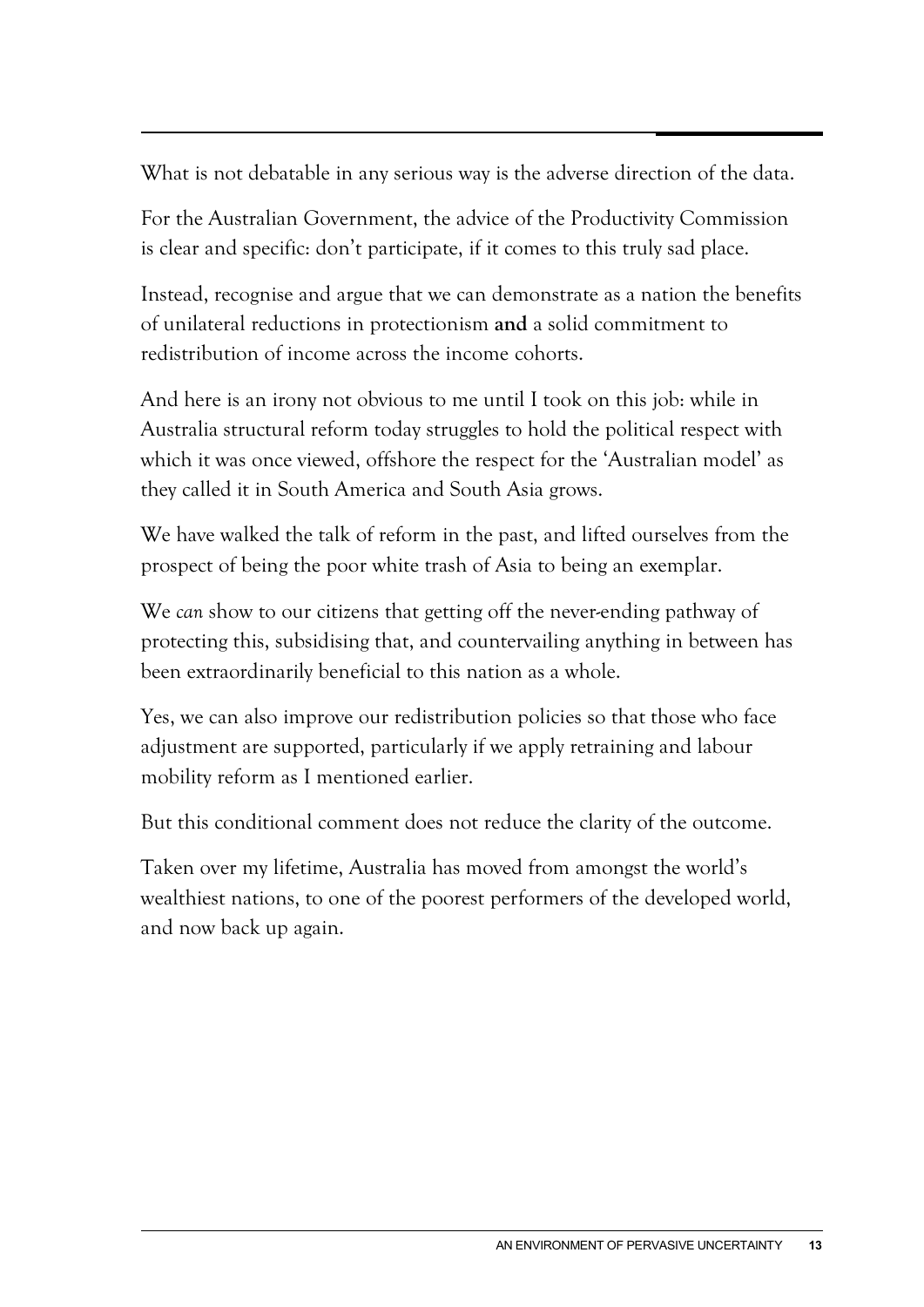

And we should be in no doubt, in considering how to respond to global moves towards protection, trade matters a great deal to the Australian economy.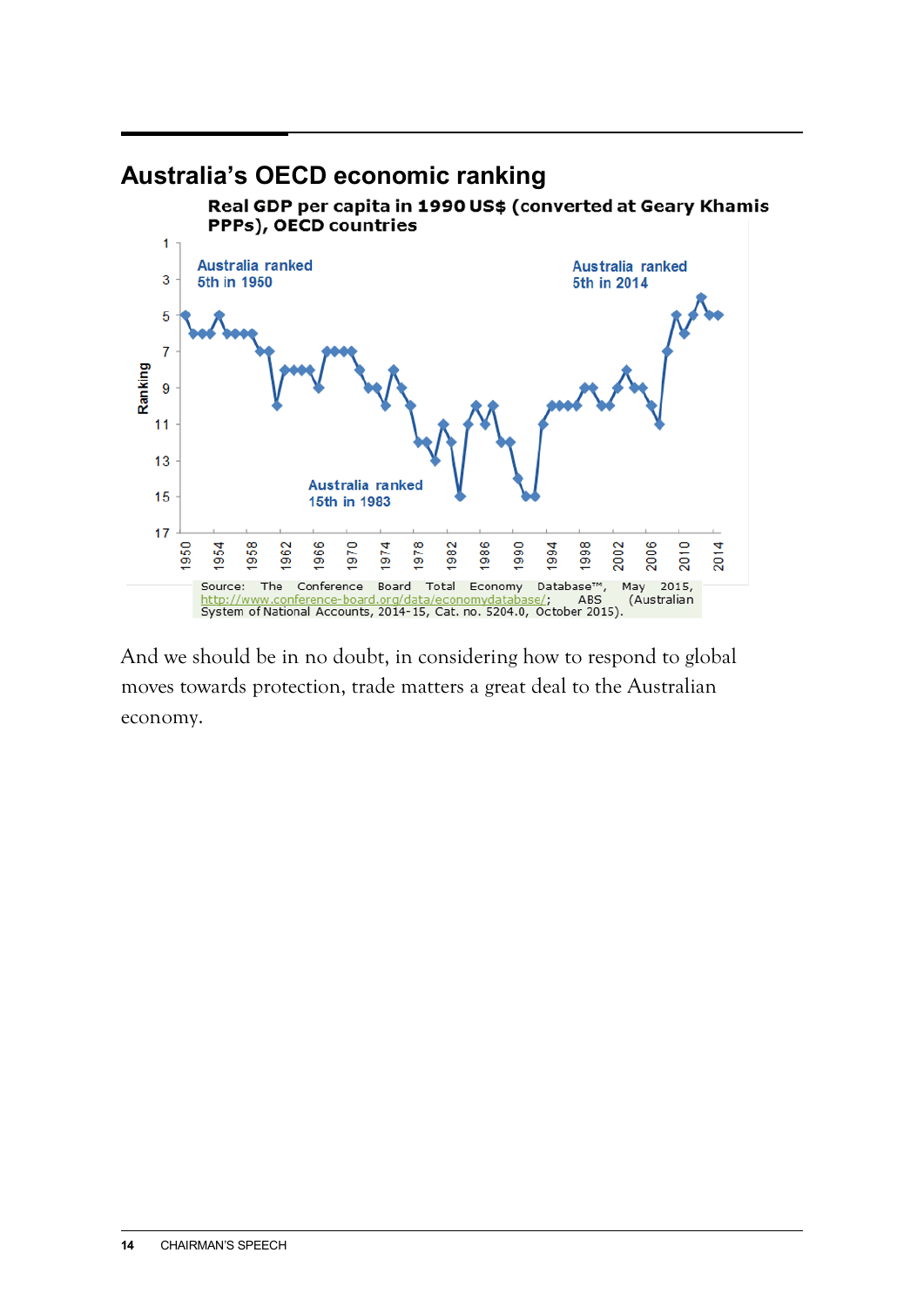

At the global level, trade is stalling. The US Federal Reserve published this last week.

### **A more open economy** Trade intensity (1970-2015)<sup>a</sup>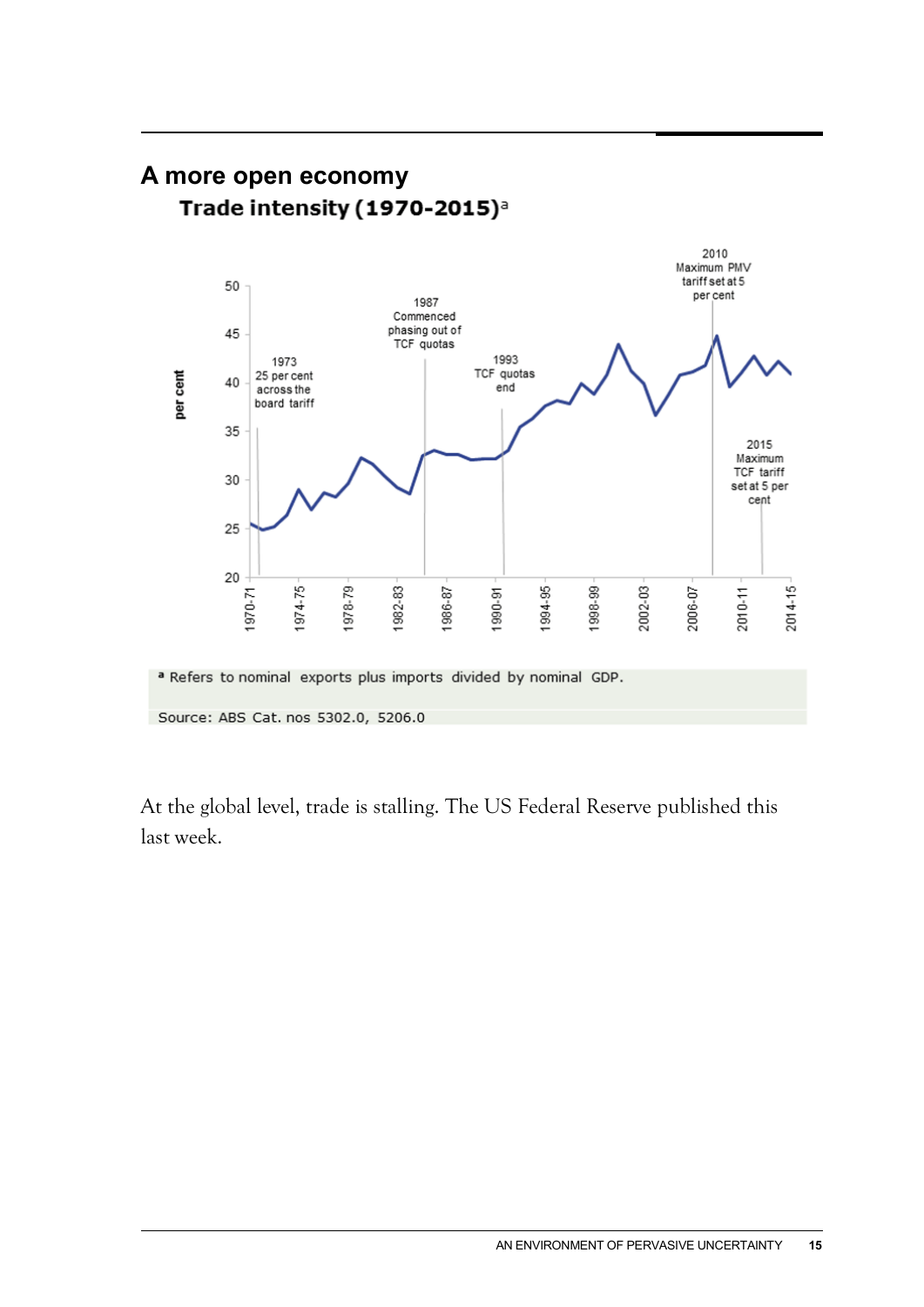

World trade as a share of gross domestic product

gross domestic product in recession. SOURCE: World Development Indicators, World Bank; recession data are from Economic Cycle Research Institute (ECRI).

This, one of the primary means of lifting nations out of poverty and yet benefiting us in the developed world too.

For Australia, the net result looks like this: unit labour costs slowly fall, encouraging employment; but household incomes rise due to social redistribution policies, eventually exceeding productivity growth over a sustained period.